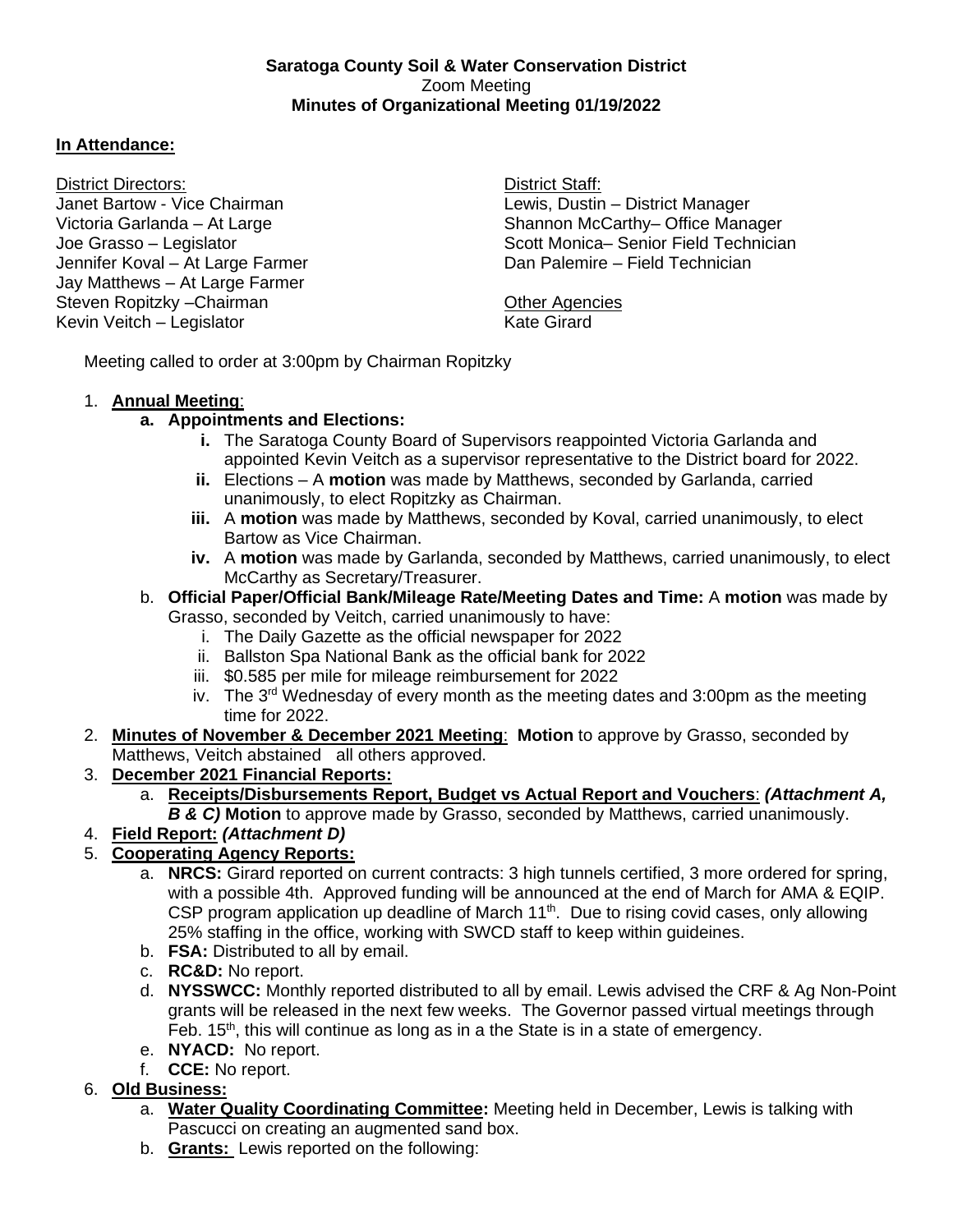- i. AEM Palemire is working on closing out this round & also working on final applications for next round. Those applications will be reviewed in an upcoming meeting, must be done by May.
- ii. CAFO Waiting on funds from NYS to pay Welcomestock's final payment.
- iii. Septic Systems 1 payment being issued this week for completed project, 1 pending project final approval.
- iv. Roadside Erosion No action.
- v. Resiliency Training Grant Submitted reimbursement request for about \$1000, also submitted extension request, couple trainings planned this Spring.
- vi. Micro Irrigation Grant Palemire is working with Ariel on getting bids for grant.
- vii. Records Retention Grant Consultant has moved on to working in the vault, District staff is in process of ordering shelves. Consultant expects to be done by mid-February, at that time we can review what files can be disposed of. McCarthy is planning on applying for next round for digitizing files, server, website, etc.
- c. **Compensation Study Request:** Lewis is working on getting policies from other District, talked with State Committee & found that bonuses are not acceptable for public employees. Grasso suggested that collected information be shared with Veitch.
- d. **T&S 2022:** McCarthy reported that all product for this year has been ordered & order confirmations have been received. McCarthy planning to have online shop go live by February 1 st .
- e. **Envirothon 2022:** McCarthy advised that due to rising covid cases & the need to find a new location, the staff has decided to hold the event virtually this year. Suggestions for a new location was discussed.
- f. **Budget 2022:** A review of the budget was done & changes made. A **motion** to accept the 2022 Budget was made by Bartow, seconded by Grasso, carried unanimously.

### 7. **New Business:**

- a. **Audit of 2021 Books:** McCarthy advised the audit would need to be scheduled once the backlog of paperwork was caught up.
- b. **LGS-1 Retention Schedule**: A **motion** was made for the District to follow the LGS-1 Retention Schedule by Bartow, seconded by Grasso, carried unanimously.
- c. **Replace District Manager Computer:** A **motion** to approve payment to replace the District Manager's computer, not to exceed \$2,000 was made by Veitch, seconded by Garlanda, carried unanimously.
- d. **New Roadside Grant:** Lewis reported that previously the District submitted an application to the WQIP Program & it was approved. This application includes hydroseeding a a culvert replacement around Sacandaga.
- e. **District Manager's Annual Review:** Ropitzky advised the District Manager's review was completed on January 4<sup>th</sup> with Ropitzky, Bartow & Matthews in attendance. The District Manager's work was determined to be meritorious.
- f. **Saratoga County Contract:** A **motion** to approve the contract between Saratoga County & the District was made by Grasso, seconded by Veitch, carried unanimously.

## 8. **Other Business:**

- a. **Paperwork Catch up:** McCarthy advised there is a back log of bank statements, vouchers, timecards, etc. that need to be signed to move forward with the audit & asked Board members to plan on coming early and/or staying late at future Board meetings to help.
- b. **WQS:** Lewis advised the WQS is coming up in March, it will be held virtually this year & is free to District staff.
- c. Grasso advised that Saratoga County has established a \$2 million grant fund available to Not For Profits serving Saratoga County residents. The grant application will be made on the County website. Awards vary from \$500 - \$50,000 depending on impact on community. There is no hard deadline as this is a rolling grant with an expected 90 day turnaround from approval to payment. Applications do not have to be a 501c3 to apply.

## 9. **Correspondence:** *(Attachment E)*

10. **Next Meeting Date and Adjournment**: The next meeting is scheduled for Wednesday, February 16, 2022 at 3:00pm. Meeting adjourned by Chairman at 4:23pm.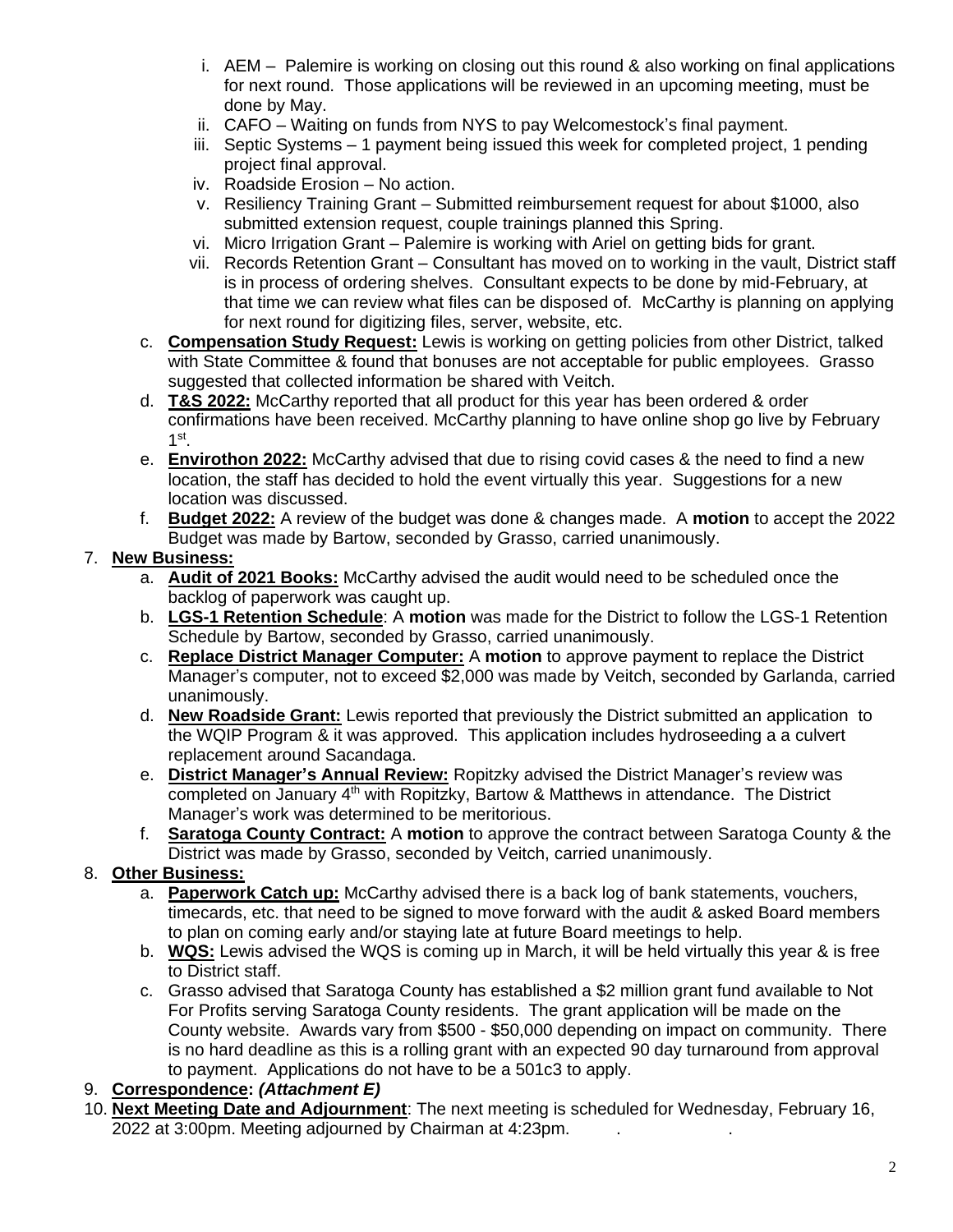Shannon J. McCarthy, Secretary Steven Ropitzky - Chairman

#### **ATTACHMENT A: ATTACHMENT C:**

|                                       |                                                                 | DECEMBER 2021 | Saratoga County SWCD<br>Receipts and Disbursements |                   |                     |                     |                        |
|---------------------------------------|-----------------------------------------------------------------|---------------|----------------------------------------------------|-------------------|---------------------|---------------------|------------------------|
|                                       | Operations<br>(Checking/Money<br>Market/Accrued<br>Liabilities) | Petty<br>Cash | <b>WQCC</b>                                        | <b>Envirothon</b> | Roadside<br>Frosion | Welcomstock<br>CAFO | <b>AEM</b><br>Projects |
| BOOK BALANCE as of 11/30/2021         | \$242,175.37                                                    | \$250.00      | \$4,082.53                                         | \$1.981.62        | \$7,822.71          | \$231.23            | \$678.33               |
| <b>RECEIPTS</b>                       |                                                                 |               |                                                    |                   |                     |                     |                        |
| Interest                              | \$4.84                                                          |               |                                                    | \$0.05            |                     |                     | \$0.02                 |
| <b>Bird/Bat Item Sales</b>            | \$14.88                                                         |               |                                                    |                   |                     |                     |                        |
| No Till Drill Rental Fees             | \$180.00                                                        |               |                                                    |                   |                     |                     |                        |
| Gifts and Donations                   |                                                                 |               |                                                    | \$1,275.00        |                     |                     |                        |
| Sales Tax Received                    | \$13.72                                                         |               |                                                    |                   |                     |                     |                        |
| Petty Cash Decrease                   | \$150.00                                                        | (S150.00)     |                                                    |                   |                     |                     |                        |
| <b>TOTAL RECEIPTS</b>                 | \$363.44                                                        | (\$150.00]    | \$0.00                                             | \$1,275.05        | \$0.00              | \$0.00              | \$0.02                 |
|                                       |                                                                 |               |                                                    |                   |                     |                     |                        |
| <b>DISBURSEMENTS</b>                  |                                                                 |               |                                                    |                   |                     |                     |                        |
| Directors Per Diem for Meetings       | \$280.00                                                        |               |                                                    |                   |                     |                     |                        |
| Office Manager                        | \$5,404.70                                                      |               |                                                    |                   |                     |                     |                        |
| <b>District Manager</b>               | \$9,111.20                                                      |               |                                                    |                   |                     |                     |                        |
| Technician(s)                         | \$12,499.90                                                     |               |                                                    |                   |                     |                     |                        |
| <b>Conservation Practice Supplies</b> | \$131.25                                                        |               |                                                    |                   |                     |                     |                        |
| Directors Travel/Training             | \$101.58                                                        |               |                                                    |                   |                     |                     |                        |
| Telephone/Internet                    | \$120.00                                                        |               |                                                    |                   |                     |                     |                        |
| <b>Office Supplies</b>                | (S6.42)                                                         |               |                                                    |                   |                     |                     |                        |
| <b>Bank/Credit Card Fees</b>          | \$68.53                                                         |               |                                                    |                   |                     |                     |                        |
| Part C Project Materials              | (S827.07)                                                       |               |                                                    |                   |                     |                     |                        |
| Gas & Oil                             | \$25.31                                                         |               |                                                    |                   |                     |                     |                        |
| Health/Dental Insurance               | \$4,781.69                                                      |               |                                                    |                   |                     |                     |                        |
| Employer Share FICA/Medicare          | \$2,023.58                                                      |               |                                                    |                   |                     |                     |                        |
| <b>TOTAL DISBURSEMENTS</b>            | \$33,714.25                                                     | \$0.00        | \$0.00                                             | \$0.00            | \$0.00              | \$0.00              | \$0.00                 |

| <b>2022 MEETING VOUCHERS - JANUARY</b> |                |                                  |                                                      |               |                          |                  |                              |                              |  |
|----------------------------------------|----------------|----------------------------------|------------------------------------------------------|---------------|--------------------------|------------------|------------------------------|------------------------------|--|
| <b>ACCOUN</b><br>т                     | #              | <b>PAYEE</b>                     | <b><i>EXPLANATION</i></b>                            | <b>AMOUNT</b> | <b>DATE PAID CHECK #</b> |                  | <b>AMOUNT</b><br><b>PAID</b> | <b>BALANCE</b><br><b>DUE</b> |  |
| General                                | 1              | Saratoga County Workers Comp     | 2022 Final Premium                                   | \$2,781.29    | 01/20/22                 | 10333            | \$2,781.29                   | \$0.00                       |  |
| General                                | $\overline{2}$ | Saratoga County Gas Account      | Gasoline: November - December 2021                   | \$488.24      | 01/20/22                 | 10331            | \$488.24                     | \$0.00                       |  |
| General                                | 3              | Saratoga County General Services | Postage, Office Supplies                             |               | 01/20/22                 | 10332            | \$81.31                      | \$0.00                       |  |
| General                                | 4              | NYAGI RO                         | 2022 Membership Renewal                              | \$100.00      | 01/20/22                 | 10327            | \$100.00                     | \$0.00                       |  |
| General                                | 5              | <b>Staples</b>                   | Replacement of check #10310, 4 Hr Training Materials | \$711.79      | 01/20/22                 | 10334            | \$711.79                     | \$0.00                       |  |
| Roadside                               | 6              | <b>Essex County SWCD</b>         | Grant Reimbursement                                  | \$14,004.00   | 01/20/22                 |                  |                              | \$14,004.00                  |  |
| General                                | $\overline{7}$ | <b>Blueshield of NENY</b>        | Health/Dental: January 2022                          | \$5,625.56    | 01/10/22                 | 10319            | \$5.625.56                   | \$0.00                       |  |
| General                                | s.             | FIP                              | Straw Supplies & Fees Incurred                       | \$182.32      | 01/20/22                 | 10325            | \$182.32                     | \$0.00                       |  |
| General                                | 9              | The Hartford                     | Disability: 10/01/21 - 12/31/21                      | \$31.14       | 01/10/22                 | 10320            | \$31.14                      | \$0.00                       |  |
| General                                | 10             | Curtis Lumber                    | Office Equip, Antifreeze, Office Supplies            | \$65.74       | 01/20/22                 | 10323            | \$65.74                      | \$0.00                       |  |
| General                                | 11             | De Lage Financials               | Copier Lease: Nov & Dec 2021, Fees Incurred          | \$262.50      | 01/20/22                 | 10324            | \$262.50                     | \$0.00                       |  |
| General                                | 12             | Meadowview Tree Nurserv          | T&S 2022: 25% Deposit                                | \$2,012.50    | 01/20/22                 | 10326            | \$2.012.50                   | \$0.00                       |  |
| General                                | 13             | Alpha Nurseries                  | T&S 2022: 25% Deposit                                | \$1,317.69    | 01/20/22                 | 10322            | \$1.317.69                   | \$0.00                       |  |
| General                                | 14             | Pine Grove Nurserv               | T&S 2022: 25% Deposit                                | \$67.50       | 01/20/22                 | 10329            | \$67.50                      | \$0.00                       |  |
| General                                | 15             | Vermont Wildflower Farm          | <b>T&amp;S 2022: Deposit</b>                         | \$350.40      | 01/20/22                 | 10335            | \$350.40                     | \$0.00                       |  |
| General                                | 16             | A.G. Ammon Nursery               | <b>T&amp;S 2022: Payment</b>                         | \$4,980.36    | 01/20/22                 | 10321            | \$4,980.36                   | \$0.00                       |  |
| General                                | 17             | <b>NYSLRS</b>                    | Annual Invoice (Replacement of check # 10306)        | \$32,141.00   | 01/20/22                 | 10328            | \$32,141.00                  | \$0.00                       |  |
| General                                | 18             | Bank of America (Dustin's Card)  | Monthly Payroll Fee, ESC Renewal, Gas                | \$161.36      | 01/20/22                 | 10330            | \$161.36                     | \$0.00                       |  |
|                                        |                |                                  | <b>TOTAL VOUCHERS</b>                                | \$65,364,70   |                          | <b>TOTAL DUE</b> |                              | \$14,004.00                  |  |
|                                        |                |                                  |                                                      |               |                          |                  |                              | \$0.00                       |  |
|                                        |                |                                  | Bills to be Paid Before Next Board Meeting:          |               |                          |                  |                              |                              |  |
| General                                |                | <b>Blue Shield of NENY</b>       | Health Insurance - February 2022                     | \$5,625.56    |                          |                  |                              |                              |  |
|                                        |                | <b>TOTAL</b>                     |                                                      | \$5,625.56    |                          |                  |                              |                              |  |

# **ATTACHMENT B:**

|                                                                              |                                          | $D$ . $L$ , $L$ , $R$ , $L$ , $L$ , $L$ , $L$ , $L$ , $L$ |                                                                                                                                                                                                                                                                                                                                                                                                                                                                                                                                                               |            |                     |                     |                 | ACCOUN<br>т         |                |
|------------------------------------------------------------------------------|------------------------------------------|-----------------------------------------------------------|---------------------------------------------------------------------------------------------------------------------------------------------------------------------------------------------------------------------------------------------------------------------------------------------------------------------------------------------------------------------------------------------------------------------------------------------------------------------------------------------------------------------------------------------------------------|------------|---------------------|---------------------|-----------------|---------------------|----------------|
|                                                                              | Operations                               |                                                           |                                                                                                                                                                                                                                                                                                                                                                                                                                                                                                                                                               |            |                     |                     |                 | General             |                |
|                                                                              | (Checking/Money<br>Market/Accrued        | Petty<br>Cash                                             | <b>WQCC</b>                                                                                                                                                                                                                                                                                                                                                                                                                                                                                                                                                   | Envirothon | Roadside<br>Erosion | Welcomstock<br>CAFO | AEM<br>Projects | General<br>General  |                |
|                                                                              | Liabilities)                             |                                                           |                                                                                                                                                                                                                                                                                                                                                                                                                                                                                                                                                               |            |                     |                     |                 | General             |                |
| BOOK BALANCE as of 11/30/2021                                                | \$242,175.37                             | \$250.00                                                  | \$4,082.53                                                                                                                                                                                                                                                                                                                                                                                                                                                                                                                                                    | \$1,981.62 | \$7,822.71          | \$231.23            | \$678.33        | General<br>Roadside |                |
| <b>RECEIPTS</b>                                                              |                                          |                                                           |                                                                                                                                                                                                                                                                                                                                                                                                                                                                                                                                                               |            |                     |                     |                 | General             |                |
| Interest                                                                     | \$4.84                                   |                                                           |                                                                                                                                                                                                                                                                                                                                                                                                                                                                                                                                                               | \$0.05     |                     |                     | \$0.02          | General<br>General  |                |
| Bird/Bat Item Sales<br>No Till Drill Rental Fees                             | \$14.88<br>\$180.00                      |                                                           |                                                                                                                                                                                                                                                                                                                                                                                                                                                                                                                                                               |            |                     |                     |                 | General             |                |
| Gifts and Donations                                                          |                                          |                                                           |                                                                                                                                                                                                                                                                                                                                                                                                                                                                                                                                                               | \$1,275.00 |                     |                     |                 | General             |                |
| Sales Tax Received                                                           | \$13.72                                  |                                                           |                                                                                                                                                                                                                                                                                                                                                                                                                                                                                                                                                               |            |                     |                     |                 | General<br>General  |                |
| Petty Cash Decrease<br><b>TOTAL RECEIPTS</b>                                 | \$150.00                                 | (\$150.00)                                                | \$0.00                                                                                                                                                                                                                                                                                                                                                                                                                                                                                                                                                        | \$1,275.05 | \$0.00              | \$0.00              | \$0.02          | General             |                |
|                                                                              | \$363.44                                 | (\$150.00)                                                |                                                                                                                                                                                                                                                                                                                                                                                                                                                                                                                                                               |            |                     |                     |                 | General<br>General  |                |
| <b>DISBURSEMENTS</b>                                                         |                                          |                                                           |                                                                                                                                                                                                                                                                                                                                                                                                                                                                                                                                                               |            |                     |                     |                 | General             |                |
| Directors Per Diem for Meetings<br>Office Manager                            | \$280.00<br>\$5,404.70                   |                                                           |                                                                                                                                                                                                                                                                                                                                                                                                                                                                                                                                                               |            |                     |                     |                 | General             |                |
| <b>District Manager</b>                                                      | \$9,111.20                               |                                                           |                                                                                                                                                                                                                                                                                                                                                                                                                                                                                                                                                               |            |                     |                     |                 |                     |                |
| Technician(s)                                                                | \$12,499.90                              |                                                           |                                                                                                                                                                                                                                                                                                                                                                                                                                                                                                                                                               |            |                     |                     |                 |                     |                |
| <b>Conservation Practice Supplies</b><br>Directors Travel/Training           | \$131.25<br>\$101.58                     |                                                           |                                                                                                                                                                                                                                                                                                                                                                                                                                                                                                                                                               |            |                     |                     |                 | General             |                |
| Telephone/Internet                                                           | \$120.00                                 |                                                           |                                                                                                                                                                                                                                                                                                                                                                                                                                                                                                                                                               |            |                     |                     |                 |                     |                |
| Office Supplies                                                              | (\$6.42)                                 |                                                           |                                                                                                                                                                                                                                                                                                                                                                                                                                                                                                                                                               |            |                     |                     |                 |                     |                |
| Bank/Credit Card Fees                                                        | \$68.53                                  |                                                           |                                                                                                                                                                                                                                                                                                                                                                                                                                                                                                                                                               |            |                     |                     |                 |                     |                |
| Part C Project Materials<br>Gas & Oil                                        | (\$827.07)<br>\$25.31                    |                                                           |                                                                                                                                                                                                                                                                                                                                                                                                                                                                                                                                                               |            |                     |                     |                 |                     |                |
| Health/Dental Insurance                                                      | \$4,781.69                               |                                                           |                                                                                                                                                                                                                                                                                                                                                                                                                                                                                                                                                               |            |                     |                     |                 |                     |                |
| Employer Share FICA/Medicare                                                 | \$2,023.58                               |                                                           |                                                                                                                                                                                                                                                                                                                                                                                                                                                                                                                                                               |            |                     |                     |                 |                     |                |
| <b>TOTAL DISBURSEMENTS</b>                                                   | \$33,714.25                              | \$0.00                                                    | \$0.00                                                                                                                                                                                                                                                                                                                                                                                                                                                                                                                                                        | \$0.00     | \$0.00              | \$0.00              | \$0.00          |                     |                |
| BOOK BALANCE as of 12/31/2021                                                | \$208,824.56                             |                                                           | \$100.00 \$4,082.53 \$3,256.67 \$7,822.71                                                                                                                                                                                                                                                                                                                                                                                                                                                                                                                     |            |                     | \$231.23            | \$678.35        |                     |                |
| ATTACHMENT B:                                                                |                                          |                                                           |                                                                                                                                                                                                                                                                                                                                                                                                                                                                                                                                                               |            |                     |                     |                 |                     |                |
|                                                                              | BUDGET TO ACTUAL REPORT<br>DECEMBER 2021 |                                                           |                                                                                                                                                                                                                                                                                                                                                                                                                                                                                                                                                               |            |                     |                     |                 |                     |                |
| <b>RECEPTS</b>                                                               | BUDGET 2021                              | <b>ACTUAL</b><br><b>DEC 2021</b>                          | <b>ACTUAL</b><br><b>JAN - DEC 2021</b>                                                                                                                                                                                                                                                                                                                                                                                                                                                                                                                        |            |                     |                     |                 |                     |                |
| District Tree & Shrub Program                                                | \$40,000.00                              |                                                           | \$38,170.51                                                                                                                                                                                                                                                                                                                                                                                                                                                                                                                                                   |            |                     |                     |                 |                     |                |
| Fish Stocking Program Sales<br>Interest                                      | \$3,000.00<br>\$80.00                    | \$4.84                                                    | \$1,417.62<br>\$87.91                                                                                                                                                                                                                                                                                                                                                                                                                                                                                                                                         |            |                     |                     |                 |                     |                |
| Sales<br>Sale of Equipment                                                   | \$3,000.00<br>\$26,000.00                | \$14.88                                                   | \$1,119.76<br>\$38,600.00                                                                                                                                                                                                                                                                                                                                                                                                                                                                                                                                     |            |                     |                     |                 |                     | I              |
| Gifts and Donations                                                          | \$0.00                                   |                                                           | \$0.00                                                                                                                                                                                                                                                                                                                                                                                                                                                                                                                                                        |            |                     |                     |                 | ?                   |                |
| Ag Value - Soil Group Worksheet<br>Sales Tax Credit                          | \$1,800.00<br>\$0.00                     |                                                           | \$1,640.00<br>\$32.66                                                                                                                                                                                                                                                                                                                                                                                                                                                                                                                                         |            |                     |                     |                 | ?                   | S              |
| Fees<br>County Appropriation                                                 | \$3,805.00<br>\$125,886.00               | \$180.00                                                  | \$6,812.56<br>\$125,886.00                                                                                                                                                                                                                                                                                                                                                                                                                                                                                                                                    |            |                     |                     |                 |                     |                |
| State Grants<br>State Reimbursements                                         | \$15,960.00<br>\$204,218.00              |                                                           | \$13,202.00<br>\$221,871.83                                                                                                                                                                                                                                                                                                                                                                                                                                                                                                                                   |            |                     |                     |                 | ?                   | $\overline{I}$ |
| Federal Grants/Reimbursements                                                | \$0.00                                   |                                                           | \$0.00                                                                                                                                                                                                                                                                                                                                                                                                                                                                                                                                                        |            |                     |                     |                 |                     |                |
| Sales Tax Received<br>PRISM MOU                                              | \$1.000.00<br>\$0.00                     | \$13.72                                                   | \$729.49<br>\$5,500.00                                                                                                                                                                                                                                                                                                                                                                                                                                                                                                                                        |            |                     |                     |                 | ?                   | I              |
| Payroll Liablilities<br>FUND BALANCE TRANSFER NEEDED                         | \$0.00<br>\$12,000.00                    |                                                           | \$0.00<br>\$0.00                                                                                                                                                                                                                                                                                                                                                                                                                                                                                                                                              |            |                     |                     |                 |                     |                |
| Petty Cash Decrease                                                          | \$0.00                                   | \$150.00                                                  | \$150.00                                                                                                                                                                                                                                                                                                                                                                                                                                                                                                                                                      |            |                     |                     |                 | ?                   | $\overline{I}$ |
| <b>TOTAL RECEIPTS</b>                                                        | \$436,749.00                             | \$363.44                                                  | \$455,070.34                                                                                                                                                                                                                                                                                                                                                                                                                                                                                                                                                  |            |                     |                     |                 |                     |                |
| <b>DISBURSEMENTS</b>                                                         | BUDGET 2021                              | <b>ACTUAL</b><br><b>DEC 2021</b>                          | <b>ACTUAL</b><br><b>JAN - DEC 2021</b>                                                                                                                                                                                                                                                                                                                                                                                                                                                                                                                        |            |                     |                     |                 |                     | Γ              |
| Directors Per Diem for Meetings                                              | \$1,200.00                               | \$280.00                                                  | \$1,060.00                                                                                                                                                                                                                                                                                                                                                                                                                                                                                                                                                    |            |                     |                     |                 |                     |                |
| Office Manager<br><b>District Manager</b>                                    | \$40,156.65<br>\$67,086.73               | \$5,404.70<br>\$9,111.20                                  | \$40,303.62<br>\$67,860.00                                                                                                                                                                                                                                                                                                                                                                                                                                                                                                                                    |            |                     |                     |                 | ?                   |                |
| Field Technician (Senior)<br>Field Technician                                | \$50,816.90<br>\$40,866.31               | \$6,918.80<br>\$5,581.10                                  | \$51,280.32<br>\$41,512.80                                                                                                                                                                                                                                                                                                                                                                                                                                                                                                                                    |            |                     |                     |                 |                     |                |
| Furniture and Fixtures                                                       | \$0.00<br>\$1,000.00                     |                                                           | \$0.00<br>\$1,137.72                                                                                                                                                                                                                                                                                                                                                                                                                                                                                                                                          |            |                     |                     |                 | ?                   | Š              |
| Office Equipment<br>Motor Vehicle Equipment                                  | \$38,000.00                              |                                                           | \$0.00                                                                                                                                                                                                                                                                                                                                                                                                                                                                                                                                                        |            |                     |                     |                 |                     |                |
| Field Equipment<br><b>District Trees Expenses</b>                            | \$1,000.00<br>\$28,786.15                |                                                           | \$0.00<br>\$24.710.85                                                                                                                                                                                                                                                                                                                                                                                                                                                                                                                                         |            |                     |                     |                 |                     |                |
| Fish & Pond Stocking<br>Flags and Stakes                                     | \$2,500.00<br>\$0.00                     |                                                           | \$1,074.99<br>\$0.00                                                                                                                                                                                                                                                                                                                                                                                                                                                                                                                                          |            |                     |                     |                 |                     |                |
| <b>Conservation Practice Supplies</b>                                        | \$1,544.02                               | \$131.25                                                  | \$2.039.33                                                                                                                                                                                                                                                                                                                                                                                                                                                                                                                                                    |            |                     |                     |                 |                     |                |
| WQCC<br>Directors Travel/Training                                            | \$0.00<br>\$1,200.00                     | \$101.58                                                  | \$0.00<br>\$290.97                                                                                                                                                                                                                                                                                                                                                                                                                                                                                                                                            |            |                     |                     |                 |                     |                |
| Employees Travel/Training<br>Telephone/Internet                              | \$4,000.00<br>\$3,400.00                 | \$120.00                                                  | \$828.96<br>\$3,518.75                                                                                                                                                                                                                                                                                                                                                                                                                                                                                                                                        |            |                     |                     |                 |                     |                |
| Office Supplies                                                              | \$3,300.00<br>\$750.00                   |                                                           | \$2,797.13<br>\$514.42                                                                                                                                                                                                                                                                                                                                                                                                                                                                                                                                        |            |                     |                     |                 |                     |                |
| Meeting Expenses<br><b>Educational Expenses</b>                              | \$1,500.00                               |                                                           | \$20.00                                                                                                                                                                                                                                                                                                                                                                                                                                                                                                                                                       |            |                     |                     |                 |                     |                |
| Auto/Field/Liability Insurance<br>Workers' Compensation/Disability Insurance | \$4,500.00<br>\$3,500.00                 |                                                           | \$4,710.16<br>\$2,652.73                                                                                                                                                                                                                                                                                                                                                                                                                                                                                                                                      |            |                     |                     |                 |                     |                |
| State, National Dues<br>State Fair                                           | \$0.00<br>\$100.00                       |                                                           | \$0.00<br>\$100.00                                                                                                                                                                                                                                                                                                                                                                                                                                                                                                                                            |            |                     |                     |                 |                     |                |
| Postage                                                                      | \$500.00                                 |                                                           | \$132.17                                                                                                                                                                                                                                                                                                                                                                                                                                                                                                                                                      |            |                     |                     |                 |                     |                |
| <b>Bird Item Expenses</b><br>Credit Card Fees                                | \$1,000.00<br>\$1,000.00                 | \$68.53                                                   | \$1,566.00<br>\$1,525.45                                                                                                                                                                                                                                                                                                                                                                                                                                                                                                                                      |            |                     |                     |                 |                     |                |
| Part C Project Materials                                                     | \$25,000.00<br>\$500.00                  |                                                           | \$13,850.54<br>\$30.00                                                                                                                                                                                                                                                                                                                                                                                                                                                                                                                                        |            |                     |                     |                 |                     |                |
| Repairs to Truck & Field Equipment<br>Gas & Oil                              | \$4,500.00                               | \$25.31                                                   | \$2 864 98                                                                                                                                                                                                                                                                                                                                                                                                                                                                                                                                                    |            |                     |                     |                 |                     |                |
| Health Insurance<br><b>Retirement Benefits</b>                               | \$59,742.24<br>\$33,000.00               | \$4,781.69                                                | \$57,786.54<br>\$31,878.00                                                                                                                                                                                                                                                                                                                                                                                                                                                                                                                                    |            |                     |                     |                 |                     |                |
| Employer Share FICA/Medicare<br>Sales Tax Disbursement                       | \$15,500.00<br>\$800.00                  | \$2,023.58                                                | \$14,744.35<br>\$678.04                                                                                                                                                                                                                                                                                                                                                                                                                                                                                                                                       |            |                     |                     |                 |                     |                |
| Payments to Cooperators and Others                                           | \$0.00                                   |                                                           | \$6,039.00                                                                                                                                                                                                                                                                                                                                                                                                                                                                                                                                                    |            |                     |                     |                 |                     |                |
| State Grant Expenses<br><b>TOTAL DISBURSEMENTS</b>                           | \$0.00<br>\$436,749.00                   | \$33,714.25                                               | \$3.580<br>\$381,087.94                                                                                                                                                                                                                                                                                                                                                                                                                                                                                                                                       |            |                     |                     |                 |                     |                |
| <b>NET TOTAL</b>                                                             | \$0.00                                   |                                                           | $\left  \frac{1}{2} \right  \left  \frac{1}{2} \right  \left  \right  \left  \right  \left  \right  \left  \right  \left  \right  \left  \right  \left  \right  \left  \right  \left  \right  \left  \right  \left  \right  \left  \right  \left  \right  \left  \right  \left  \right  \left  \right  \left  \right  \left  \right  \left  \right  \left  \right  \left  \right  \left  \right  \left  \right  \left  \right  \left  \right  \left  \right  \left  \right  \left  \right  \left  \right  \left  \right  \left  \right  \left  \right  \left$ |            |                     |                     |                 |                     |                |
|                                                                              |                                          |                                                           |                                                                                                                                                                                                                                                                                                                                                                                                                                                                                                                                                               |            |                     |                     |                 |                     |                |
| <b>ATTACHMENT E:</b>                                                         |                                          |                                                           |                                                                                                                                                                                                                                                                                                                                                                                                                                                                                                                                                               |            |                     |                     |                 |                     |                |

# **ATTACHMENT D:**

#### **January 2022 Field Report**

- ? Field tile GPS Thomas Rd horse farm (Northumberland)
- ? Soil group worksheets for ag assessments (County wide)
- ? AEM round 16 SW-form signatures
- ? LAP General permit- wet-land/stream crossing (Greenfield)
- ? AEM round16 final report
- ? Taught a 4-Hour class in Glenville
- ? Septic System Grant Paperwork (Clifton Park)
- ? Survey at fairgrounds for new grandstand